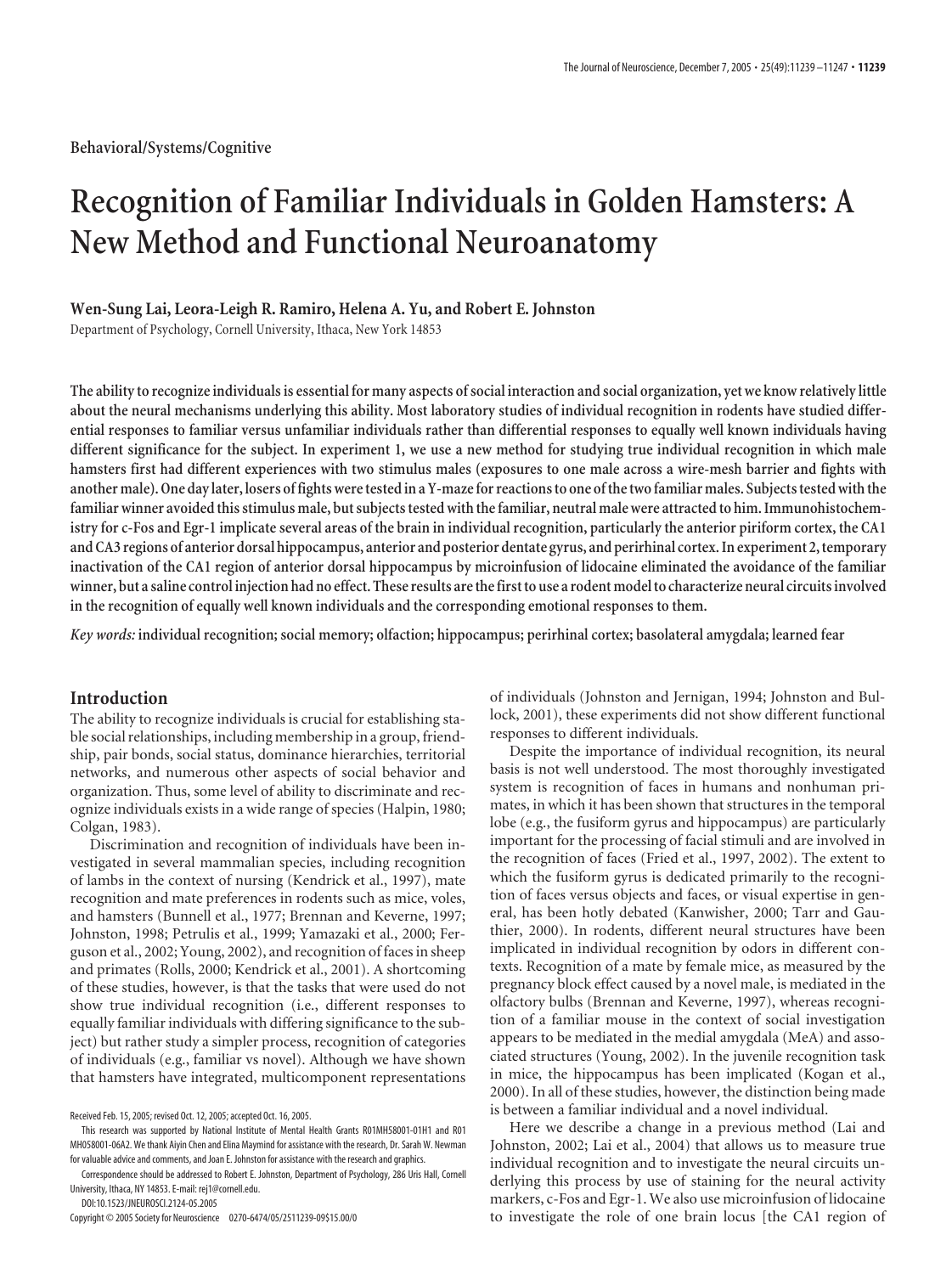anterior dorsal hippocampus (ADHCA1)] to determine whether it is necessary for individual recognition.

## **Materials and Methods**

#### *Experiment 1*

*Animals and behavioral tests*. Golden hamsters (*Mesocricetus auratus*) were bred and raised in our laboratory colony, which is derived from Charles River stock (Wilmington, MA). Twenty-four male hamsters, 4 –11 months of age, were used as subjects; all were sexually and aggressively naive. Eight additional males that had previously won fights with other males were used as stimulus animals to increase the probability that subjects would lose fights with these males. All behavioral testing occurred under dim illumination in testing rooms separate from the animal colony. The Y-maze was constructed with a lid such that air was drawn through the arms (91  $\times$  9  $\times$  13.5 cm) and the stem (73  $\times$  9  $\times$  13.5 cm) of the maze and out through the start box ( $15 \times 9 \times 13.5$  cm), where subjects were placed to begin a trial. A stimulus animal was placed in a stimulus chamber (15  $\times$  9  $\times$  13.5 cm) at the distal end of one arm of the Y; stimulus chambers were divided from the rest of the Y by an opaque barrier with holes drilled in it so that air could pass through this chamber and down through the stem and through the start chamber by means of a fan mounted just outside the start chamber. The details of the apparatus and behavioral testing procedures have been described previously (Lai and Johnston, 2002; Lai et al., 2004).

The experiment consisted of three phases separated by a 1 d interval between each phase: first, habituation to the Y-maze; second, an experience phase; and third, a test in the Y maze. For habituation to the Y-maze, each subject was placed in a clean Y-maze and allowed to investigate it freely for 5 min. One day later, subjects were randomly assigned to one of three groups ( $n = 8$  in each group) that differed either in the experience they received or in the stimulus animal used in the test trial. In this second phase, the males in groups 1 and 2 had the same experiences. First, each subject was exposed three times for 3 min to a stimulus male across a wire-mesh barrier in a glass-topped cage ( $36 \times 30 \times 16$  cm); there was a 3 min interval between exposure sessions. Males were returned to their home cages after each encounter. Two hours later, the stimulus males were switched for subjects in groups 1 and 2; subjects in both groups had a series of three interactions with the new stimulus male. The subject and the stimulus male were simultaneously released from plastic beakers in a clean cage ( $36 \times 30 \times 16$  cm) containing clean bedding. The cage had no top, so that males could jump out of the cage. The two males were allowed to interact with each other until one (the loser) fled and jumped out of the arena or showed an obvious submissive posture ("on back") (Johnston, 1985) after repeated failures to jump out of the arena. Both males were then returned to their home cages. This aggressive encounter procedure was repeated two more times with 3 min intervals between encounters. Males in group 3, the arena control group, experienced three, 3 min exposures to the arena with the wire mesh and three, 30 s exposures to the clean cage with clean bedding. All of these experiences took place in a room different from the one used for tests in the Y-maze.

One day after the experience phase, subjects were tested in the Y-maze in two, 3 min trials. The first trial (clean trial) was in a clean Y-maze. In the second trial (test trial), groups 1 and 2 had different test conditions. Males in group 1 were tested with the male that defeated them in three fights (the familiar winner); this male was placed in one arm of the Y. Males in group 2 were tested with the male that they had been exposed to across the wire-mesh barrier (the familiar neutral male). Males in group 3, the arena control group, were tested two times in a clean Y-maze.

The following behavioral measures were obtained. During aggressive encounters, we used a stopwatch to obtain the escape latency, defined as the time from initial contact until one male jumped out of the arena or surrendered (showed the on-back posture after repeated, unsuccessful attempts to jump out of the arena). During tests in the Y-maze, several measures were obtained by an observer who did not know the experience of the subjects. With the Observer 3.0 event-recorder program (Noldus Information Technology, Leesburg, VA), we recorded the following: (1) latency from the beginning of the trial until the subject was within 2 cm of each stimulus compartment; (2) the time spent in each of the six sections of the Y-maze (the start box, the stem of the Y, the basal part of each arm

of the Y, and the distal part of each arm of the Y, not including the time spent sniffing the stimulus box); and (3) the time spent sniffing the stimulus box, defined as the subject's nose within 2 cm of the stimulus box. In previous papers, we used the time near the stimulus box (i.e., the sum of time spent in the distal part of the arm and the time sniffing the stimulus box) (Lai and Johnston, 2002; Lai et al., 2004), but here we used the time spent sniffing the stimulus box and the time spent in the rest of the distal part of the arm of the Y to describe each subject's behavior in more detail. We also recorded the amount of time spent in the three major parts of the Y (the two arms and the base of the Y), and, as a measure of general activity, we recorded the number of times that subjects crossed the lines between each of the eight sections of the Y-maze.

*Sample preparation, immunohistochemistry, and neuron counting*. One hour after the end of the second test in the Y-maze, all subjects were processed for immunohistochemistry. The three subjects in a cohort (one from each of the three groups, tested at approximately the same time) were killed at the same time, and a 1 ml blood sample was collected from trunk blood from the right atrium. The blood samples were sent to the Public and Client Services of the Animal Health Diagnostic Laboratory at Cornell Veterinary School for analysis of the concentrations of cortisol and testosterone. The brain section preparation, immunohistochemistry, and neuron counting procedures have been described previously (Lai et al., 2004). Briefly, after collection of blood samples, animals were perfused with Na-PBS through the left ventricle, followed by 4% paraformaldehyde. Immunohistochemistry was performed on freefloating, 40  $\mu$ m, coronal frozen sections fixed with 4% paraformaldehyde and cryoprotected with 30% sucrose following avidin– biotin protocols (ABC Kit; Vector Laboratories, Burlingame, CA). Sections in a cohort went through exactly the same immunohistochemistry process at the same time. Primary incubation for the first and second of every three sections was performed with polyclonal rabbit antiserum raised against mouse c-Fos and Egr-1, respectively (diluted 1:1000; Santa Cruz Biotechnology, Santa Cruz, CA). The third sections were stained with cresyl violet or reserved for backup sections. Negative controls were performed with normal rabbit IgG antibody (Santa Cruz Biotechnology) and no primary antibody incubation. No staining was found in the examined areas in either the normal IgG control sections or those not treated with primary antibody (data not shown). Labeling was visualized with DAB (1 tablet of 10 mg/140 ml Tris buffer; Sigma, St. Louis, MO) solutions with 0.5 M nickel chloride for 5 min. The stained sections were mounted on coated slides, air dried, and coverslipped.

We analyzed 20 brain areas (Fig. 1) from all subjects (eight subjects per group in three groups). The areas were chosen based on results from our previous study (Lai et al., 2004) and from other publications that implicated areas of the brain in social memory, fear or learned fear, higherorder olfactory processing, or social behavior (Davis, 1994; Bunsey and Eichenbaum, 1995; Kollack-Walker et al., 1997; Gall et al., 1998; Petrulis et al., 1998, 2000; Adolphs, 2001). Anatomical landmarks for each area to be counted were determined with light microscopy ( $40\times$  and  $100\times$  magnification; Nikon E800 microscope, Melville, NY) and the hamster brain atlas (Morin and Wood, 2001). Sections from a cohort of subjects (one from each of the three groups) were selected and photographed at 200 $\times$ (Spot RT Camera; Diagnostic Instruments, Livingston, UK); the darkness of the background of the three sections from a cohort was adjusted to a similar level. To count the density of stained cells, we first selected what we considered the darkest and the lightest cells in a brain area that were clearly above background in males from group 1. We then used the NIH Image program to highlight the darkest 40% of these neurons and used this darkness as a threshold for that brain area. The same threshold was applied to the comparable sections from cohort males in groups 2 and 3. For each brain area, we selected the size and shape of the area to be counted based on the golden hamster brain atlas (Morin and Wood, 2001) and applied it to the images of the sections in the three groups. An experimenter who was blind to the animal's group counted the number of highlighted neurons (those above the threshold) within each area by using NIH Image.

*Data analysis*. Statistical evaluation of behavioral data and cell counts were performed with one-way ANOVA, two-sample Student's *t* tests,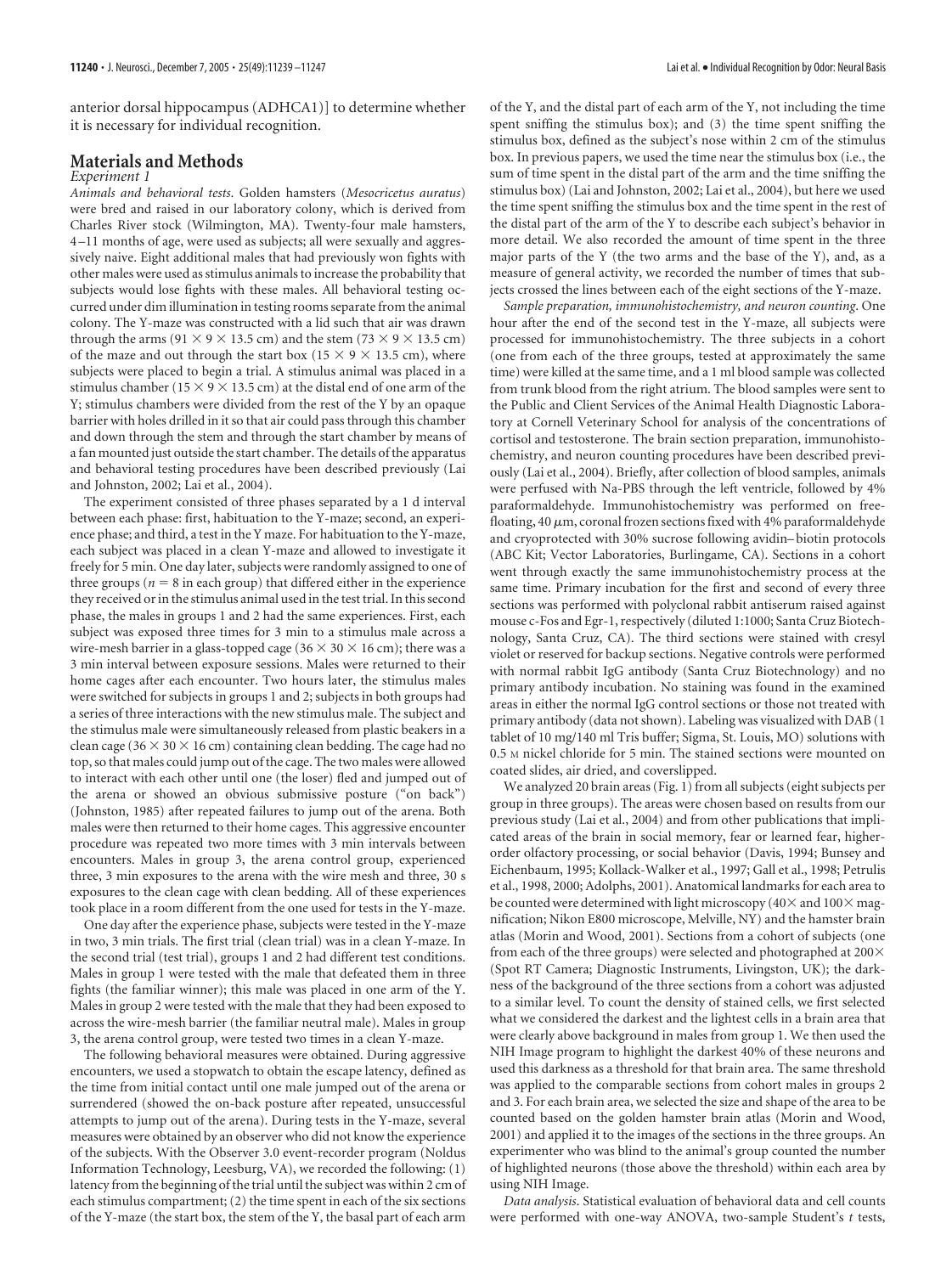

PRh 20

Figure 1. Locations (shown by numbered circles) of the 20 brain areas that we examined in four sections at different locations relative to Bregma, based on the hamster brain atlas of Morin and Wood (2001). The 20 brain areas and abbreviations are as follows: (1) AID, agranular insular cortex, anterior;(2) ORB, orbital cortex;(3) Pir, piriform cortex;(4) AIP, agranular insular cortex, posterior; (5) MeA, medial amygdala; (6) MePV, medial amygdala, posteroventral; (7) BLA, basolateral amygdala; (8) CeC, central amygdala nucleus, capsular; (9) ADHCA1, CA1 region of anterior dorsal hippocampus; (10) ADHCA3; (11) ADHCA4; (12) ADHDG, dentate gyrus of anterior dorsal hippocampus; (13) PDHCA1, CA1 region of posterior dorsal hippocampus; (14) PDHCA2; (15) PVHCA3, CA3 region in posterior ventral hippocampus; (16) PDHCA4; (17) PDHDG, dentate gyrus of posterior dorsal hippocampus; (18) PDS, posterior dorsal subiculum; (19) PRh, perirhinal cortex; and (20) LEnt, lateral entorhinal cortex.

paired *t* tests, and correlations (Pearson's test).  $p < 0.05$  was considered statistically significant.

#### *Experiment 2*

*Animals*. A total of nine 4- to 11-month-old male hamsters were used in this experiment. Six sexually and aggressively naive males were used as subjects. Three males that had previously won fights with other males were used as stimulus animals.

*Surgery and microinfusion procedure*. One week before behavioral testing, subjects were anesthetized with Nembutal (50 mg/kg, i.p.) and implanted unilaterally with a 26 gauge, stainless steel cannula in the ADHCA1 (2.3 mm posterior to Bregma, 2.08 mm lateral to the midline, and 1.65 mm below the dura). Dummy stylets were placed into the guide cannula to prevent debris from entering. On the contralateral side of the brain, a unilateral olfactory bulbectomy was performed via aspiration through a hole in the skull centered 5.9 mm anterior and 1.0 mm lateral to Bregma. This was done so that (1) olfactory information would be available on only one side of the brain and (2) we could therefore implant just one cannula on the side without a lesion. We took this approach because we had difficulty keeping two cannula secured to the skull during and after fights. All animals were allowed at least 7 d of recovery before behavioral testing. On the test day, subjects were gently restrained by hand and received a microinfusion of either saline or 2% lidocaine (0.5  $\mu$ l) into the ADHCA1. A 32 gauge needle, attached to a 5  $\mu$ l Hamilton syringe, was inserted into the guide cannula, and drug or saline was infused slowly over the course of 1 min. The needle was left in place for 1 min for additional diffusion before it was removed, and then subjects were returned to their home cages.

*Behavioral testing*. The apparatus and behavioral testing were the same as in experiment 1, with the exception that subjects had only one social experience (a series of three fights with one stimulus male). One day after the fights, subjects (all of which lost the fights to the stimulus males) were tested in the Y-maze in three, 3-min trials (one clean trial and two test trials). The clean trial was in a clean Y-maze with nothing in the stimulus compartments. Immediately after this control trial, subjects were microinfused with either saline or lidocaine and tested with their familiar winners 3 min later. Three hours later, the subjects were tested in the other injection condition with the familiar winners. The order of the two treatments was balanced across subjects. The same measures of behavior used in experiment 1 were used again.

*Histology*. At the end of the experiment, animals were killed and perfused transcardially, and their brains were fixed and sectioned coronally (40  $\mu$ m). The sections were stained with cresyl violet and examined under the microscope to determine the position of the cannula.

# **Results**

# **Experiment 1**

## *Behavior during exposure phase*

During encounters across the wire mesh, all males spent time investigating each other, often moving back and forth together, suggesting that they were aware of the presence of another animal. They also spent time sniffing at the wire mesh (presumably getting information about the other male) and grooming. Two hours after these encounters, each male in groups 1 and 2 fought with a second stimulus male. Encounters started with mutual sniffing, circling, and agonistic postures [including upright and sideways postures (Johnston, 1985)], and then the animals fought until a winner and loser became apparent. All subjects in both groups lost fights to the aggressively experienced stimulus males. Losers generally fled rapidly and jumped out of the arena. In encounters 2 and 3, losers fled immediately after noticing their opponents in the arena (supplemental video, available at www.jneurosci.org as supplemental material). Subjects escaped more quickly in successive encounters ( $F_{(2,21)} = 82.96; p \le 0.001$ ). For males in group 1, the escape latency in encounter 1 (47.58  $\pm$ 3.70 s) was significantly longer than in encounter 2 (8.03  $\pm$  1.40 s;  $t_{(7)} = 12.42$ ;  $p \le 0.001$ ) and encounter 3 (5.97  $\pm$  0.62 s;  $t_{(7)} =$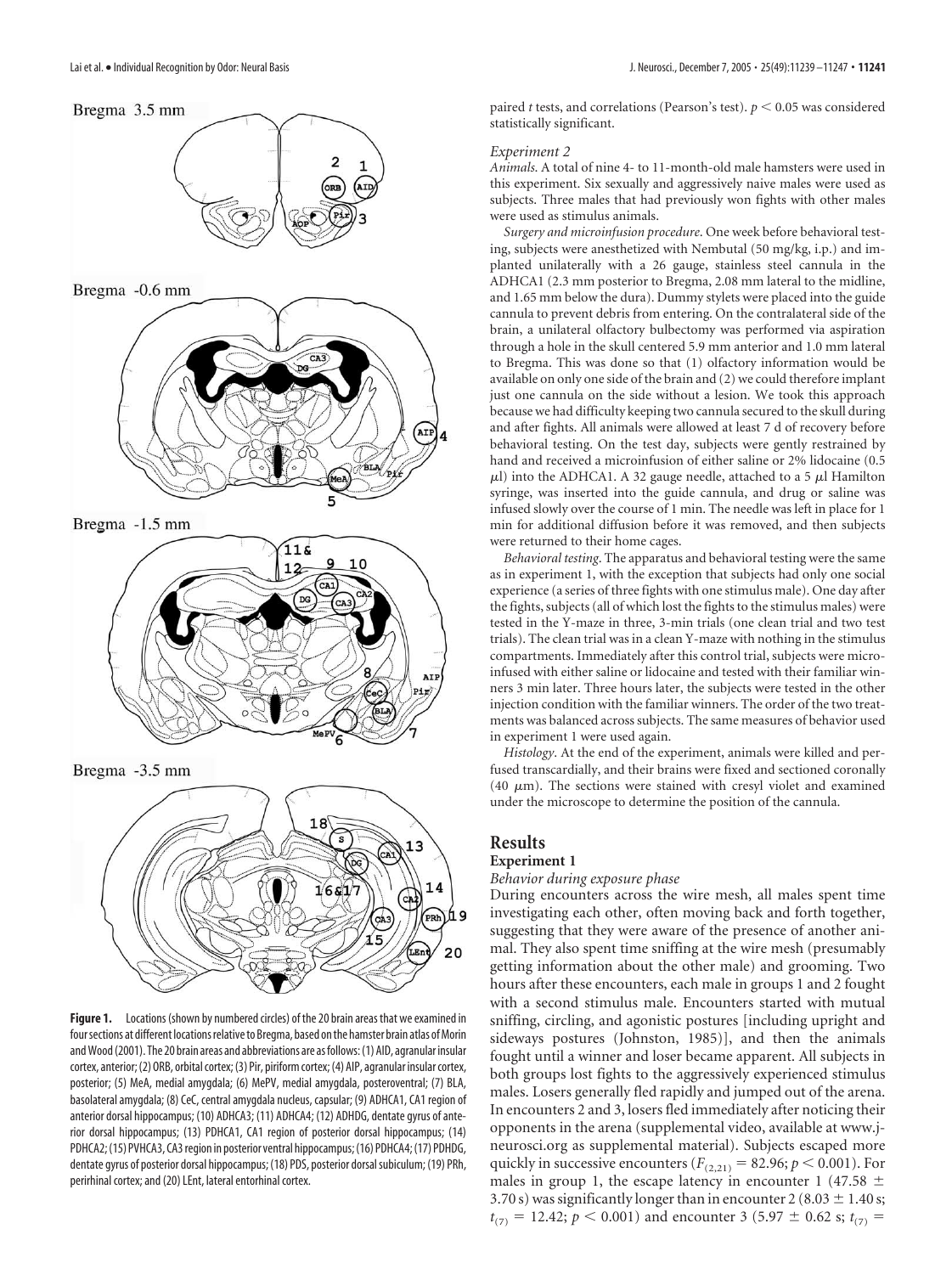10.88;  $p < 0.001$ ). There was no difference in escape latency between encounters 2 and 3. The results for males in group 2 were similar. The escape latencies for encounters 1, 2, and 3 were  $68.20 \pm 11.4$ , 8.67  $\pm$  1.06, and 7.39  $\pm$  1.15 s, respectively. The escape latency for encounter 1 was significantly longer than in encounter 2 ( $t_{(7)} = 5.14$ ;  $p < 0.001$ ) or encounter 3  $(t_{(7)} = 5.42; p < 0.001)$ ; again, there was no difference between the escape latency in encounters 2 and 3. There was also no significant difference in the escape latencies between groups 1 and 2 in any of the three encounters. Group 3 (arena control males) remained in the clean arena for the entire 30 s trials, showed no signs of fear, and did not jump out of the arena.

### *Behavior in the Y-maze tests*

Males in group 1, tested with familiar winners as stimulus males, hesitated to move from the start box, avoided going into the arm with the stimulus male, and often sniffed the air coming from the stimulus male and retreated. Specifically, males in group 1 took a much longer time to reach

the stimulus box containing the familiar winner than they took to reach the same stimulus box in the clean trial when there was no stimulus male present (Fig. 2A, left) ( $t_{(7)} = 4.87; p < 0.01$ ). One-way ANOVA revealed a significant group difference in the test trial ( $F_{(2,21)} = 30.21; p < 0.001$ ). Group 1 took much longer to reach the stimulus box than males in either group 2 (tested with the familiar neutral male;  $t_{(14)} = 6.24; p < 0.001$ ) or group 3 (tested in a clean maze;  $t_{(14)} = 5.16$ ;  $p < 0.001$ ) (Fig. 2*A*). In addition, males in group 1 spent much less time sniffing at the screen of the stimulus box containing the familiar winner than they did in the clean trial when no hamster odor was present (Fig. 2*B*, left) ( $t_{(7)} = 3.25; p < 0.05$ ). They also spent less time in the distal part of the arm (not including time sniffing) with the familiar winner than they did in the clean trial (9.0  $\pm$  3.6 vs 32.5  $\pm$ 3.0;  $t_{(7)} = 4.17$ ;  $p < 0.001$ ). In contrast, males in group 2 approached the stimulus compartment containing the familiar neutral male with the same short latency as when they approached the end of this arm during the clean trial (Fig. 2*A*, center), and they spent significantly more time sniffing at the screen of the stimulus box containing the familiar, neutral male than they spent in this area in the clean trial (Fig. 2*B*, center)  $(t_{(7)} = 6.96; p < 0.001)$ . Males in group 2 did not show significant differences, however, in the time spent in the distal part of the arm in the clean trial versus the trial with the familiar neutral male (40.5  $\pm$  4.7 vs 44.9  $\pm$  8.3 s). The arena control males were tested two times in clean control trials; their behavior did not differ across trials (Fig. 2*A*,*B*).

Comparing across groups, one-way ANOVA revealed that there were significant differences in the time spent sniffing the stimulus box ( $F_{(2,21)} = 19.83; p \le 0.001$ ). Males in group 1 spent significantly less time sniffing at the screen of the stimulus box containing the familiar winner than did the males in group 2  $(t_{(14)} = 8.46; p \le 0.001)$  (Fig. 2*B*), and they also spent less time in this activity than males in group 3 spent sniffing a clean stimulus compartment ( $t_{(14)} = 2.95$ ;  $p < 0.05$ ) (Fig. 2*B*). These comparisons are additional evidence for avoidance of the familiar winner.



**Figure2.** Behavior ofthethree experimental groups(*n*-8 each) in experiment 1 duringtests inthe Y-mazewhen itwas clean (Clean control) and when a stimulus male was present (groups 1 and 2) or again in a clean Y-maze (group 3). *A*, Comparisons of behavior across groups during the clean trial and test trial: the mean  $($   $\pm$  SEM) latency from the beginning of a trial until the males reached the screen at the end of the arm that was either the preferred arm (clean trial) or this same arm with a stimulus male (test trial).  $B$ , The mean ( $\pm$  SEM) amount of time sniffing at the screen of the stimulus box in the clean trial and test trial.  $C$ , The mean  $($   $\pm$  SEM) number of times that males in the three groups crossed the lines between the eight sections of the Y-maze during the clean trial and test trial: group 1 (left; tested with a familiar winner), group 2 (center; tested with a familiar neutral male), and group 3 (right; arena control group, tested in clean Y-maze; no stimulus male present).  $*_p$  < 0.05.

Group 2 males spent significantly more time sniffing at the screen of the stimulus box containing the familiar neutral males than the males in group 3 did sniffing at a clean stimulus compartment, indicating an attraction of group 2 males to the familiar neutral males ( $t_{(14)} = 2.78$ ;  $p < 0.05$ ). In terms of general activity, there were no significant differences across groups in either the clean trial or the test trial and no differences for any group across stimulus conditions (Fig. 2*C*).

Another measure of interest was the total time spent in the three major parts of the Y-maze (stimulus arm, clean arm, and base of the Y) during the 3 min test trial. For group 1, the times spent in the stimulus arm, clean arm, and base of the Y were 27.3  $\pm$  10.1, 82.7  $\pm$  15.4, and 70.0  $\pm$  14.6 s, respectively; for group 2, they were 108.7  $\pm$  8.4, 40.3  $\pm$  7.7, and 31.1  $\pm$  3.6 s, respectively; for group 3, they were 81.9  $\pm$  12.3, 50.2  $\pm$  8.3, and  $47.9 \pm 7.9$  s, respectively. Males in group 1 thus spent 15.2% of the total test time in the stimulus arm, whereas males in group 2 spent 60.4% of their time in the same area (group 1 vs group 2:  $t_{(14)} = 6.21; p < 0.001$ ). Consistent with this, males in group 1 spent more time than males in group 2 in the clean arm  $(t_{(14)} =$ 2.45;  $p < 0.05$ ) and in the base of the Y ( $t_{(14)} = 2.59$ ;  $p < 0.05$ ), areas farthest away from the stimulus males. In contrast, males in group 3 (the control males) spent 45.5% of their time in the stimulus arm when no stimulus male was present, which is significantly more than males in group 1 did in the same area with the familiar winner ( $t_{(14)} = 3.43; p < 0.01$ ). All of these measures thus indicate that males in group 1 avoided the familiar winner, whereas males in group 2, tested with the familiar neutral male, were attracted to him and spent a greater percentage of the test period time close to him.

Together, these results show that males in groups 1 and 2, which had exactly the same experiences during the exposure phase, behaved very differently in the Y-maze when tested with either the familiar winner (group 1) or the familiar neutral male (group 2). Males tested with the familiar winner avoided him, whereas males tested with the familiar, neutral male were attracted to him. These results indicate different emotional reac-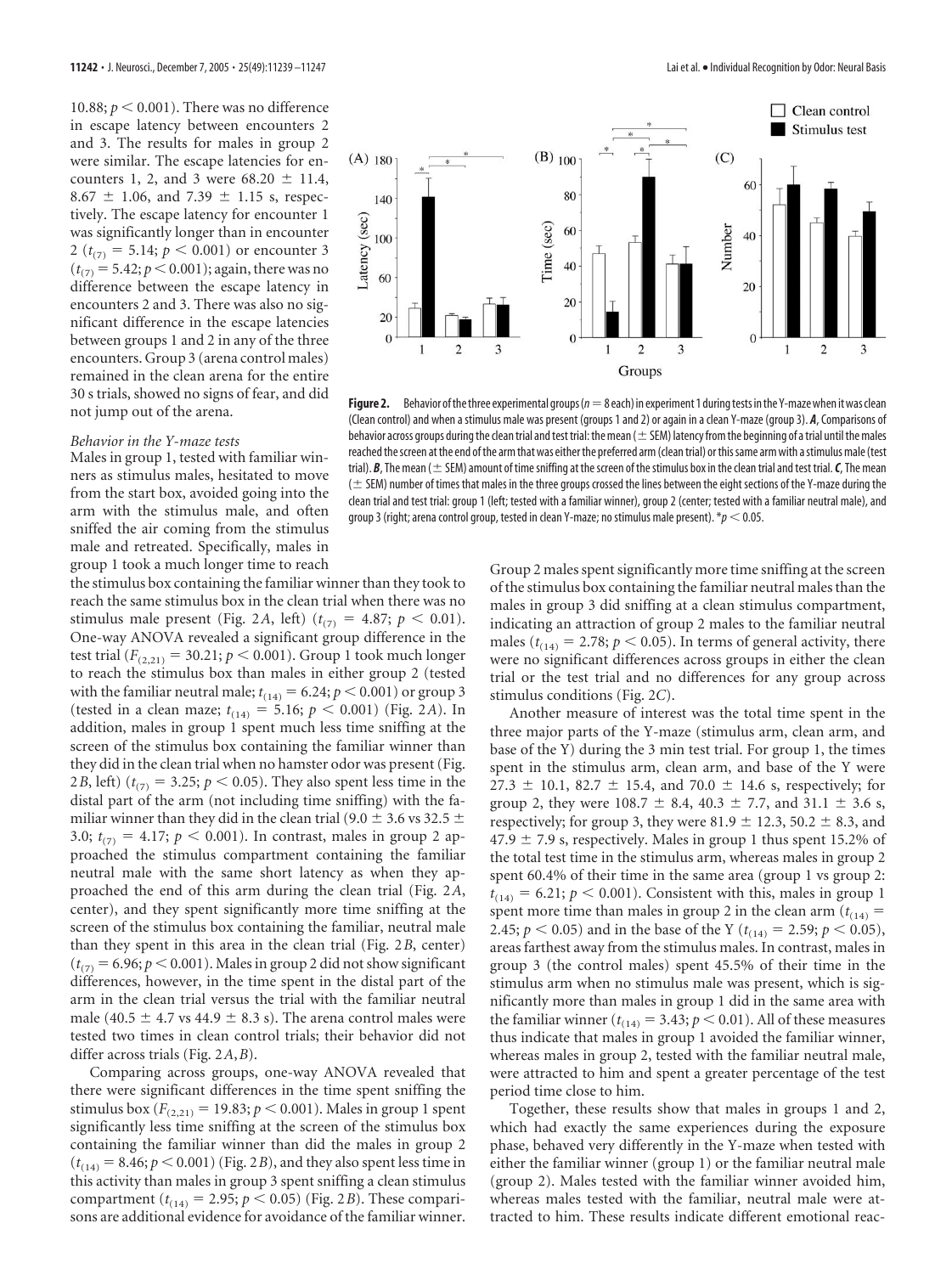#### **Table 1. Summary of statistical results for each of the 20 examined brain areas**

| Area         | c-Fos                                    | Egr-1                                    | r         |
|--------------|------------------------------------------|------------------------------------------|-----------|
| AID          | NS (0.16)                                | NS (0.764)                               | <b>NS</b> |
| <b>ORB</b>   | NS (0.354)                               | NS (0.119)                               | <b>NS</b> |
| Pir          | $*(0.039) G1 > G3$                       | NS (0.752)                               | <b>NS</b> |
|              | G1G2 (0.17) *G1G3(0.035) G2G3 (0.29)     |                                          |           |
| AIP          | NS (0.823)                               | NS (0.679)                               | <b>NS</b> |
| MeA          | NS (0.171)                               | NS (0.354)                               |           |
|              | G1G2 (0.82) G1G3 (0.074) G2G3 (0.11)     | G1G2 (0.89) G1G3 (0.09) G2G3 (0.27)      |           |
| MePV         | NS (0.353)                               | $*(0.037) G1 = G2 > G3$                  | <b>NS</b> |
|              |                                          | G1G2 (0.72) G1G3 (0.05) G2G3 (0.0016)    |           |
| BLA          | NS (0.094)                               | $*(0.017) G1 = G2 > G3$                  | $\ast$    |
|              | G1G2 (0.32) *G1G3 (0.047) G2G3 (0.20)    | G1G2 (0.61) *G1G3 (0.017) *G2G3 (0.0036) |           |
| CeC          | NS (0.36)                                | NS (0.879)                               | <b>NS</b> |
| ADHCA1       | $*(0.001) G1 > G2 = G3$                  | NS (0.197)                               | $*$       |
|              | *G1G2 (0.014) *G1G3 (0.0008) G2G3 (0.19) | G1G2 (0.86) *G1G3 (0.039) G2G3 (0.21)    |           |
| ADHCA3       | $*(0.002) G1 = G2 > G3$                  | $*(0.001) G1 = G2 > G3$                  | $\ast$    |
|              | G1G2 (0.61) *G1G3 (0.0002) *G2G3 (0.012) | G1G2 (0.15) *G1G3 (0.0001) *G2G3 (0.024) |           |
| ADHCA4       | NS (0.175)                               | NS (0.12)                                | <b>NS</b> |
|              |                                          | G1G2 (0.81) G1G3 (0.053) G2G3 (0.084)    |           |
| ADHDG        | NS (0.102)                               | $*(0.014)$ G1 $>$ G3                     | <b>NS</b> |
|              | G1G2 (0.058) G1G3 (0.49) G2G3 (0.18)     | G1G2 (0.095) *G1G3 (0.0073) G2G3 (0.15)  |           |
| PDHCA1       | NS (0.335)                               | NS (0.345)                               |           |
| PDHCA2       | NS (0.254)                               | NS (0.226)                               | $\ast$    |
| PVHCA3       | NS (0.342)                               | NS (0.552)                               | <b>NS</b> |
| PDHCA4       | NS (0.60)                                | NS (0.192)                               | <b>NS</b> |
| <b>PDHDG</b> | $*(0.03)$ G1 $>$ G3                      | NS (0.771)                               | <b>NS</b> |
|              | G1G2 (0.15) *G1G3 (0.0096) G2G3 (0.22)   | G1G2 (0.66) G1G3 (0.75) G2G3 (0.53)      |           |
| PDS          | NS (0.176)                               | NS (0.631)                               | <b>NS</b> |
| PRh          | NS (0.728)                               | $*(0.04)$ G2 $>$ G1 = G3                 | <b>NS</b> |
|              |                                          | *G1G2 (0.02) G1G3 (0.59) *G2G3 (0.034)   |           |
| LEnt         | NS (0.694)                               | NS (0.473)                               | $\ast$    |

First column on the left lists abbreviations of brain regions; second and third columns list results of statistical comparisons across groups for density of cells stained for c-Fos or Egr-1. In the first row in each cell a all three groups, followed by differences between specific groups based on the t test. In the second row are the p values for the two-sample t test between the groups indicated. G1, Group 1; G2, group 2; G3, arena control significant.  $*\!p < 0.05$ . Fourth column indicates correlation between c-Fos and Egr-1 expression.

tions to two, equally familiar males based on different experiences with those males, thus showing true individual recognition. Comparisons of groups 1 and 2 with the behavior of group 3, which had no aggressive interactions and were tested in a clean maze, also provide evidence for avoidance of a familiar winner by males in group 1 and attraction to a familiar neutral male by males in group 2.

#### *No differences in cortisol and testosterone concentration*

Previous studies that used the conditioned defeat model have shown that cortisol concentrations were elevated immediately after defeat in both acutely and chronically defeated hamsters (Huhman et al., 1991, 1992; Kollack-Walker et al., 1997; Jasnow et al., 2001). In our experiment, 1 d after the exposure condition and 1 h after the Y-maze tests, no difference was found between the three groups (eight subjects per group) in levels of either cortisol or testosterone. The concentrations of cortisol for groups 1, 2, and 3 were 23.37  $\pm$  8.5, 15.22  $\pm$  2.6, and 17.4  $\pm$  3.9 ng/ml, respectively. The concentrations of testosterone for groups 1, 2, and 3 were 2.198  $\pm$  0.339, 2.184  $\pm$  0.366, and 1.824  $\pm$  0.241 ng/ml, respectively. The lack of significant differences is not surprising, given the interval between the end of the test and the collection of blood and the fact that the subjects were exposed only to cues from the stimulus males during this test. The fights that they engaged in occurred 25 h before the collection of blood samples, and we would not expect changes resulting from these three brief encounters to last for this amount of time.

## *Immunohistochemistry: correlations of brain activity with behavior.*

To identify brain areas that might be involved in recognizing individuals and the emotional responses to these individuals, we compared the densities of cells stained for c-Fos and Egr-1 in the three groups of males when animals were killed 1 h after the recognition task. The brain areas that we examined and their abbreviations are illustrated in Figure 1. A summary of the statistical results is shown in Table 1, and a summary of mean densities of stained cells in each targeted brain area is shown in Table 2.

We found significant differences between groups 1 and 2 in two brain areas, the ADHCA1 and the perirhinal cortex (PRh). In the ADHCA1, significantly more cells were stained for c-Fos in group 1 than in either group 2 or 3 (Fig. 3, top). In the PRh, more cells were stained for Egr-1 in group 2 than in group 1 or 3 (Fig. 3, bottom). These differences in the ADHCA1 and PRh may reflect cell activity that is related to the recognition of two equally familiar individuals or to the differences in the emotions aroused by a familiar winner (group 1) versus a familiar neutral male (group 2).

The density of stained cells in groups 1 and 2 was similar and greater in both of these groups than in the arena control group (group 3, tested in a clean Y-maze). For Egr-1, these areas were the posteroventral medial amygdala, the anterior basolateral amygdala (BLA), and the ADHCA3 (Table 1). For c-Fos, the one difference observed was in the ADHCA3 (Table 1). These results either may reflect differences in arousal caused by odor and other cues from males versus no cues from males, or they may indicate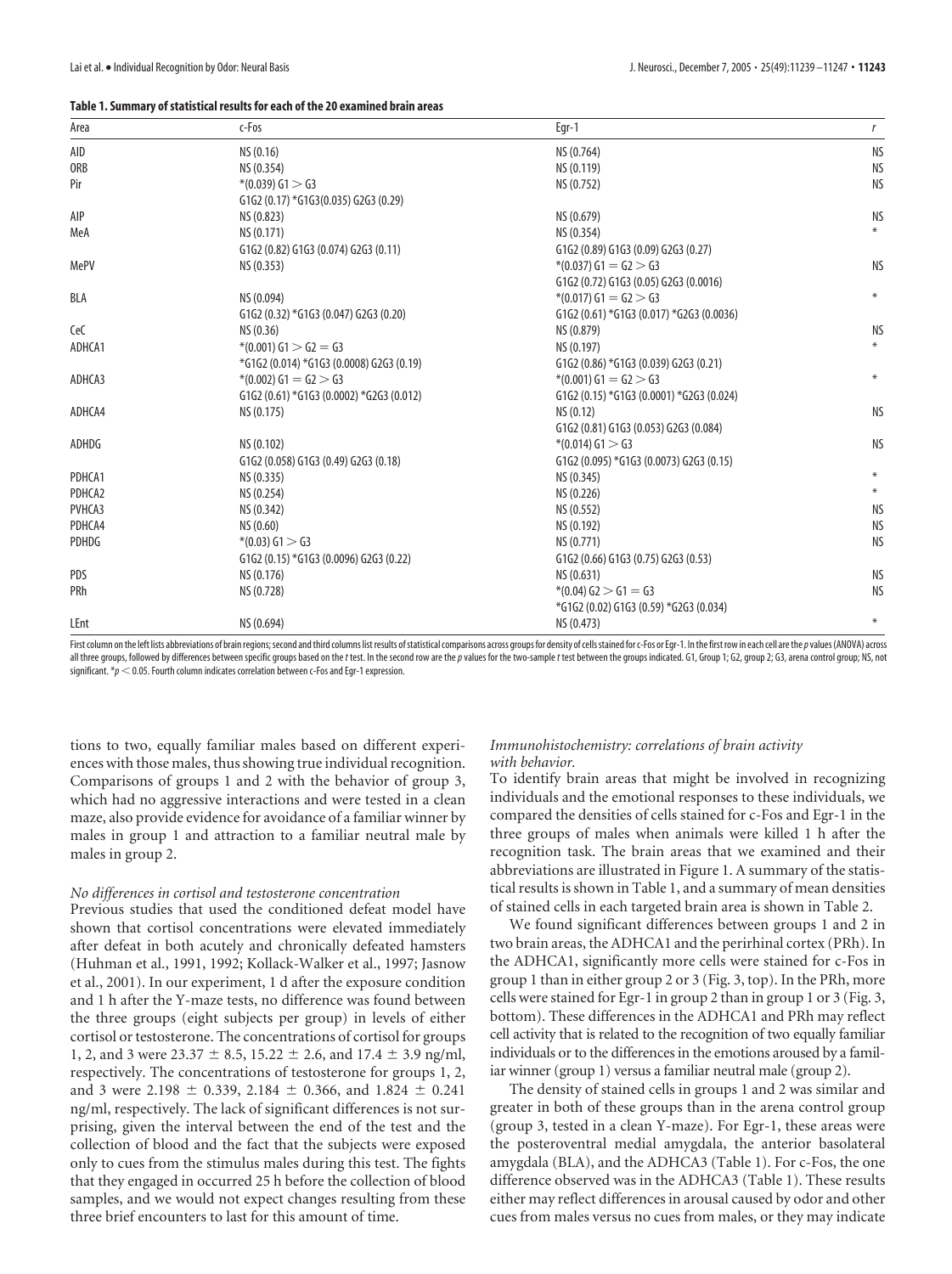| Density area | c-Fos              |                   |                   |                  | Egr-1              |                   |  |
|--------------|--------------------|-------------------|-------------------|------------------|--------------------|-------------------|--|
|              | G1                 | G2                | G <sub>3</sub>    | G1               | G <sub>2</sub>     | G <sub>3</sub>    |  |
| AID          | $152 \pm 62$       | $302 \pm 102$     | $100 \pm 47$      | $349 \pm 80$     | $343 \pm 129$      | $258 \pm 74$      |  |
| ORB          | $121 \pm 32$       | $178 \pm 72$      | $78 \pm 29$       | $102 \pm 23$     | $288 \pm 117$      | $97 \pm 30$       |  |
| Pir          | $405 \pm 99(b)$    | $220 \pm 43$      | $148 \pm 48(b)$   | $361 \pm 92$     | $389 \pm 125$      | $270 \pm 129$     |  |
| AIP          | $84 \pm 40$        | $70 \pm 16$       | $59 \pm 24$       | $128 \pm 31$     | $129 \pm 53$       | $88 \pm 23$       |  |
| MeA          | $136 \pm 22$       | $145 \pm 34$      | $78 \pm 21$       | $179 \pm 43$     | $168 \pm 63$       | $92 \pm 23$       |  |
| MePV         | $117 \pm 25$       | $152 \pm 37$      | $88 \pm 29$       | $137 \pm 53(b)$  | $160 \pm 34$ (d)   | $25 \pm 4(b,d)$   |  |
| BLA          | $189 \pm 38(b)$    | $140 \pm 28$      | $85 \pm 29(b)$    | $169 \pm 42(b)$  | $144 \pm 23$ (d)   | $45 \pm 17(b,d)$  |  |
| CeC          | $65 \pm 20$        | $145 \pm 46$      | $79 \pm 51$       | $61 \pm 10$      | $71 \pm 27$        | $54 \pm 31$       |  |
| ADHCA1       | $671 \pm 93$ (a,b) | $317 \pm 84$ (a)  | $163 \pm 74(b)$   | 529 $\pm$ 68(b)  | $496 \pm 167$      | $233 \pm 110(b)$  |  |
| ADHCA3       | 750 $\pm$ 82(b)    | $663 \pm 144$ (d) | $181 \pm 81(b,d)$ | $850 \pm 104(b)$ | $581 \pm 144$ (d)  | $175 \pm 73(b,d)$ |  |
| ADHCA4       | $344 \pm 56$       | $452 \pm 84$      | $281 \pm 41$      | $263 \pm 48$     | $246 \pm 47$       | $142 \pm 31$      |  |
| ADHDG        | $175 \pm 58$       | $479 \pm 135$     | $250 \pm 89$      | $987 \pm 160$ b  | $625 \pm 124$      | $371 \pm 114(b)$  |  |
| PDHCA1       | $783 \pm 142$      | $475 \pm 151$     | $527 \pm 166$     | $942 \pm 163$    | $845 \pm 153$      | $620 \pm 154$     |  |
| PDHCA2       | $1179 \pm 211$     | $1250 \pm 323$    | $662 \pm 250$     | $983 \pm 155$    | $1350 \pm 326$     | $704 \pm 258$     |  |
| PVHCA3       | $858 \pm 149$      | $921 \pm 233$     | $517 \pm 222$     | $700 \pm 153$    | $1079 \pm 214$     | $971 \pm 343$     |  |
| PDHCA4       | $531 \pm 96$       | $403 \pm 123$     | $366 \pm 137$     | $444 \pm 91$     | $516 \pm 138$      | $263 \pm 38$      |  |
| PDHDG        | $896 \pm 156(b)$   | $563 \pm 151$     | $325 \pm 109(b)$  | $900 \pm 132$    | $1017 \pm 223$     | $821 \pm 208$     |  |
| PDS          | $819 \pm 185$      | $770 \pm 166$     | $423 \pm 109$     | $714 \pm 87$     | $737 \pm 170$      | $558 \pm 157$     |  |
| PRh          | $738 \pm 68$       | $592 \pm 176$     | $630 \pm 133$     | 550 $\pm$ 67(c)  | $817 \pm 76$ (c,d) | 471 $\pm$ 125(d)  |  |
| LEnt         | $524 \pm 107$      | $517 \pm 137$     | $386 \pm 135$     | $504 \pm 97$     | $635 \pm 113$      | $460 \pm 100$     |  |

|                       | Table 2. Summary of densities (mean number of cells per square millimeter ± SEM) in each of the 20 brain areas examined for c-Fos and Egr-1 expression in groups 1 (G1), |  |  |
|-----------------------|--------------------------------------------------------------------------------------------------------------------------------------------------------------------------|--|--|
| $2(62)$ , and $3(63)$ |                                                                                                                                                                          |  |  |

Codes for significant differences are as follows: (a),  $G1 > G2$ ; (b),  $G1 > G3$ ; (c),  $G2 > G1$ ; and (d),  $G2 > G3$ .

areas involved in the recognition process in groups 1 and 2, both of which were exposed to familiar stimulus males.

Additional differences were observed between group 1 and the control group. A significantly greater density of cells were stained for c-Fos in group 1 than in group 3 in the piriform cortex (Pir) and dentate gyrus of posterior dorsal hippocampus (PDHDG) (Table 1). For Egr-1, a greater density of cells were stained in group 1 than in Group 3 in the dentate gyrus of anterior dorsal hippocampus (ADHDG) (Table 1). Activity in these areas may reflect responses to a highly salient, fearful social stimulus compared with the responses to a clean Y-maze. No other differences were found between the three groups for either c-Fos or Egr-1 (Table 1).

## *The relationship between expression of c-Fos and Egr-1*

The overall correlation (Pearson's test) between c-Fos and Egr-1 expression was 0.533. We found a high degree of correlation  $(R > 0.4)$  between c-Fos and Egr-1

expression in adjacent sections of seven areas, namely the MeA, BLA, ADHCA1, ADHCA3, PDHCA1, PDHCA2, and lateral entorhinal cortex (LEnt) (Table 1). The lack of consistent correlation between expression of c-Fos and Egr-1 in the other areas that we examined suggests that the expression of c-Fos or Egr-1 are specific to particular areas and that they are functionally independent. It is not surprising that c-Fos and Egr-1 yielded different results; there is only a moderate correlation between these two measures across different brain regions (Lai et al., 2004), presumably because different immediate early genes (e.g., c-*fos* and *egr*-1) may trigger different downstream genes that regulate different cellular processes, including those that may be involved in



**Figure 3.** Representative photomicrographs and mean  $(\pm$  SEM) density of cells stained for c-Fos or Egr-1 in the three experimental groups. Top row,  $c$ -Fos in the ADHCA1; bottom row, Egr-1 in the PRh.  $*_p$  < 0.05.

memory formation (Tischmeyer and Grimm, 1999). In addition, different genes may have different expression thresholds in different brain areas.

# **Experiment 2**

#### *Behavior during exposure phase*

As in experiment 1, all of the subjects lost fights to the aggressively experienced stimulus males, fled rapidly, and jumped out of the arena. Subjects also escaped more quickly in successive encounters ( $F_{(2,10)} = 9.65$ ;  $p < 0.01$ ). The escape latency in encounter 1  $(75.83 \pm 9.87 \text{ s})$  was significantly longer than in both encounter 2  $(27 \pm 9.6 \text{ s}; t_{(5)} = 2.71; p < 0.05)$  and encounter 3 (19.17  $\pm$  5.95 s;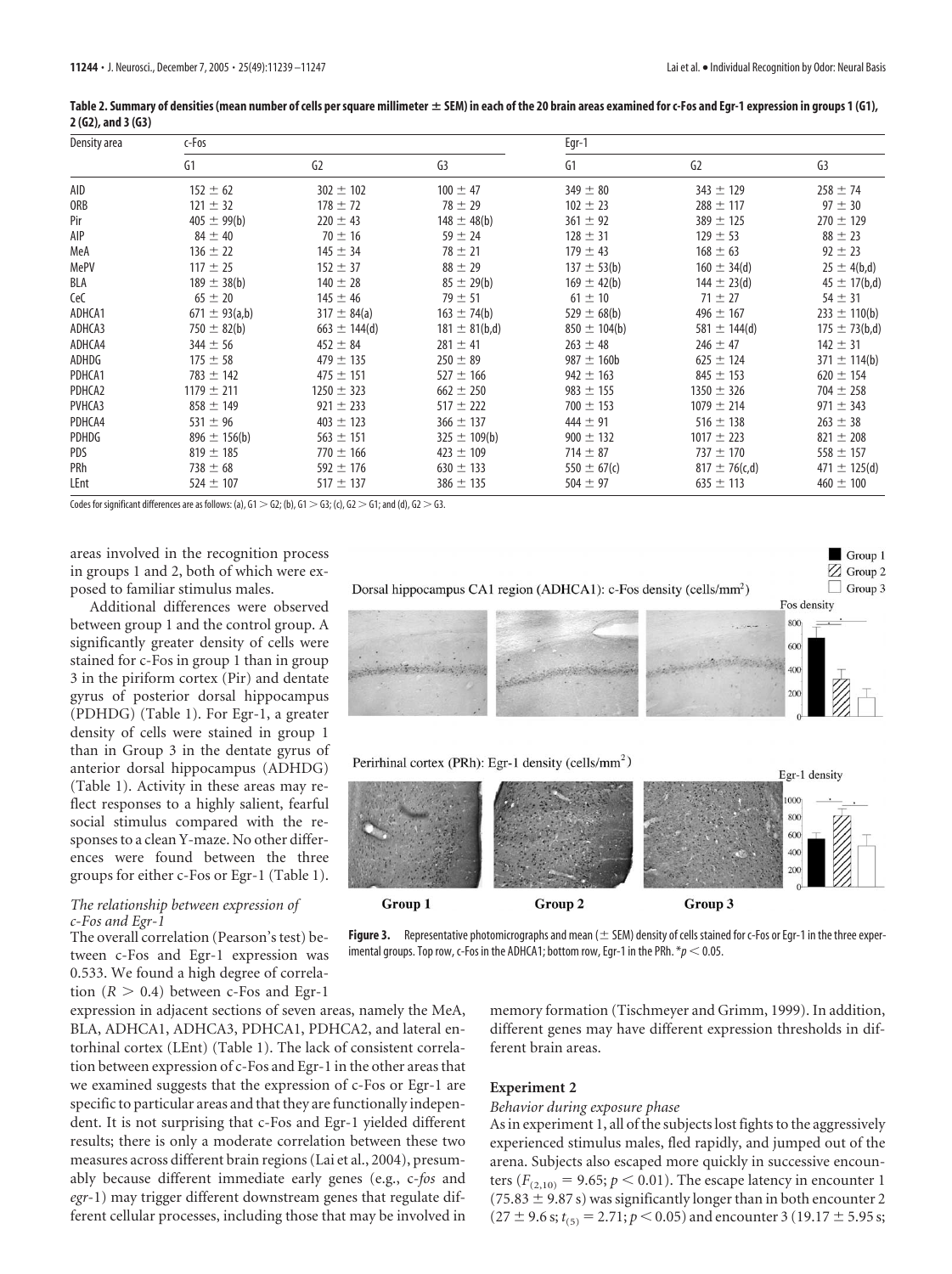

Figure 4. Behavioral performance in the Y-maze by males microinfused with saline (open bars) or lidocaine (hatched bars) or in tests before any treatment (black bar).  $A$ , The mean ( $\pm$  SEM) number of seconds spent sniffing at the screen of the stimulus box containing the familiar winner (left) or the clean stimulus box (right).  $B$ , The mean ( $\pm$  SEM) number of times that subjects crossed the lines between the eight sections of the Y-maze during the clean trial (no stimulus present), the saline trial, and the lidocaine trial (both with a familiar winner in one stimulus box).  $p < 0.05$ .

 $t_{(5)} = 4.51$ ;  $p < 0.01$ ). There was no significant difference in escape latency between encounters 2 and 3.

## *Behavior in the Y-maze tests*

Subjects spent much less time sniffing the familiar winner in the saline condition than in the lidocaine condition (Fig. 4*A*) ( $t_{(5)}$  = 4.54;  $p < 0.01$ ), indicating that when the ADHCA1 was inactivated, the subjects did not avoid the familiar winner. There was also a strong tendency for lidocaine-treated males to approach the familiar winner more quickly (mean latency, 11.5 s) than the same animals did in the saline condition (41.3 s), but this difference was not statistically significant because of one outlier. There were no significant differences in the time spent in other parts of the Y-maze across treatment conditions. There were also no significant differences in overall activity across treatment conditions (Fig. 4*B*). These results show that transient inactivation of the ADHCA1 eliminated the fearful response to the familiar winner. This could be because lidocaine blocked memory processes or because it blocked access to information about the significance of the familiar winner to the subject during tests in the Y-maze; however, this treatment did not reduce overall activity. Thus, this region of hippocampus may play a crucial role in social memory processes.

Compared with subjects in groups 1 and 2 in experiment 1, the subjects in experiment 2 showed longer latencies to escape during fights ( $F_{(1,40)} = 15.650$ ;  $p < 0.001$ ), and their avoidance of the familiar winner in the Y-maze was not as dramatic as that shown by the males in experiment 1. Several differences between the experiments might explain these results. First, subjects in experiment 2 had only one social experience (a fight) instead of 2 experiences, as in experiment 1 (an encounter across a wire mesh and then a fight). Mere exposure across a wire mesh in experiment 1 could have had a priming effect, increasing arousal or aggressive motivation (Potegal and Coombes, 1995). Second, subjects in experiment 2 had two tests with stimulus males in the Y-maze separated by 3 h, whereas subjects in experiment 1 had just one exposure to the stimulus male. Thus, in experiment 2, males might have been less fearful on the second test trial in the Y-maze because some of that fear was extinguished in the first trial when they were not chased or attacked by the stimulus animal. Third, removal of one olfactory bulb could result in a reduced level of arousal because of less sensory input. Finally, the presence of a cannula on the skull could have made the fights less intense than the fights in experiment 1, either because males with a cannula were more tentative or because the unusual appearance

of the subject with a cannula caused the stimulus male to be more tentative.

#### *Histology*

In five of the six animals, the cannula was centered over the ADHCA1. In the sixth animal it was over the border between CA1 and CA2; the behavior of this animal was similar to that of the other animals.

# **Discussion**

In experiment 1, subjects avoided the familiar winners but were attracted to the familiar, neutral males, suggesting that they learned to fear the familiar winner but had no fear of other males. This finding is consistent with previous results showing that male hamsters avoid a familiar winner but do not avoid an unfamiliar winner (Lai and Johnston, 2002). Thus, the behavioral

results show true individual recognition, i.e., different responses to individuals based on the types of experiences with them. In contrast, virtually all other laboratory studies investigating individual recognition in rodents provide evidence for recognition of categories of individuals (familiar vs novel). These studies include, for example, experiments that used the juvenile recognition test with mice and rats (Kogan et al., 2000; Ferguson et al., 2002), the partner-preference test in prairie voles (Pitkow et al., 2001), the pregnancy-block effect (Brennan and Keverne, 1997), and the Coolidge effect (Bunnell et al., 1977).

Another noteworthy aspect of our experimental design is that the acquisition of information about individuals during the exposure phase took place in a context that was completely different from the Y-maze used for the recognition tests. Thus, there was no confound between individual recognition and learned responses to particular locations, environmental situations, or contexts (Insley, 2000).

Our behavioral results also differ from those that used the conditioned defeat method, in which subjects are repeatedly defeated during long interactions by a male in his own cage. Such subjects are afraid of any other male, even males that are not aggressive (Huhman et al., 1991, 1992; Potegal et al., 1993). Interactions in our experiments were quite brief and apparently less stressful. Our method was designed to mimic the kind of brief aggressive interactions experienced by golden hamsters in their natural environment (R. E. Johnston, unpublished observations) and thus should be a realistic model for social learning under ordinary conditions.

The patterns of staining for c-Fos and Egr-1 suggest that several brain areas are involved in the recognition of individuals and the specific type of emotional arousal associated with different stimulus animals. These areas include Pir, ADHCA1, ADHCA3, ADHDG, PDHDG, PRh, and BLA. One area, the ADHCA1, showed a greater density of stained cells in group 1 than group 2 or 3, suggesting that this area is important for responses to the familiar winner as opposed to a familiar male with a different, less compelling significance. In experiment 2, transient inactivation of ADHCA1 with lidocaine eliminated the avoidance of a familiar winner, providing further evidence for its role in social memory. The adjacent CA3 region of hippocampus showed a greater density of cells stained for c-Fos and Egr-1 in groups 1 and 2 compared with group 3, suggesting a general role in memory for familiar individuals. Three other areas, the ADHDG, PDHDG,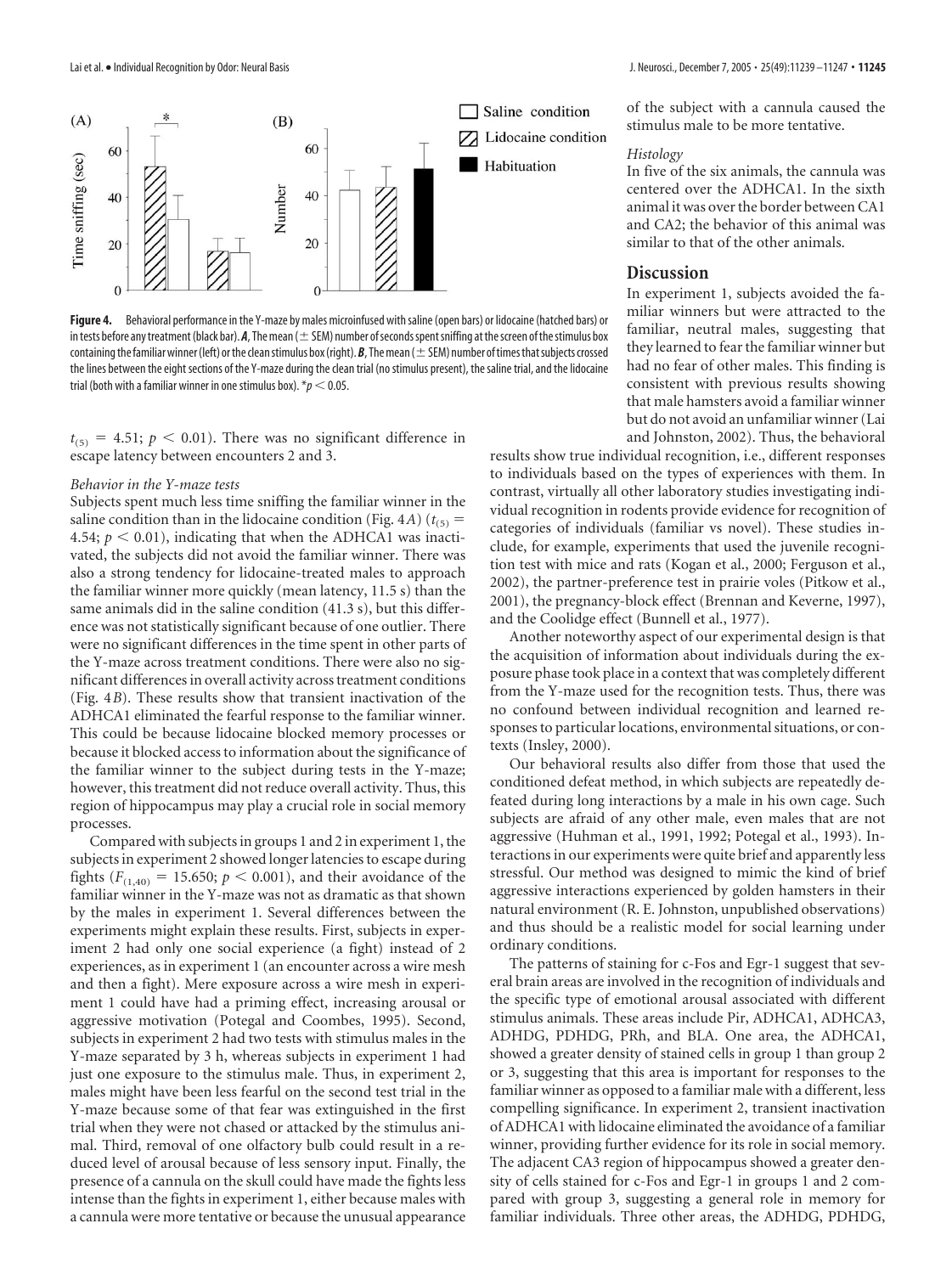and Pir, showed significantly higher densities of stained cells in group 1 than in the control group, indicating a role for these areas in processing information or mediating responses to a familiar winner. Finally, there was a significantly greater density of cells stained for Egr-1 in groups 1 and 2 in the BLA than in the control group, suggesting a role for the BLA in the recognition of a familiar opponent, perhaps specifically in the fear caused by cues from a familiar winner. This same area showed high levels of Fos in response to a familiar winner in a previous experiment (Lai et al., 2004).

Anatomical evidence indicates that CA1, CA3, and DG receive inputs from the lateral entorhinal cortex (Johnston and Amaral, 1998) and that CA1 sends information back to the lateral entorhinal cortex. This circuit and associated collaterals may be involved in comparing new sensory input with previously stored representations of similar sensory input (Lee and Kesner, 2002, 2004), suggesting that one role of CA1 could be to recognize complex, social stimuli. The ADHCA1 has been implicated in various other types of learning, including trained odor discriminations (Eichenbaum, 1998; Gall et al., 1998), social memory consolidation (Kogan et al., 2000), and socially mediated learning about food (Eichenbaum, 1998). Mice lacking NMDA receptors in the CA1 region are profoundly impaired in object recognition, olfactory discrimination, contextual fear memory, and social transmission of food preferences (Rampon et al., 2000). Indeed, in experiment 2, transient inactivation of the ADHCA1 eliminated the avoidance of the familiar winner, indicating the necessity of this area for memory of individuals. Although the hippocampus is not often a focus for research on recognition of individuals, it has been implicated in the juvenile recognition task in mice (Kogan et al., 2000) and in the recognition of famous faces in humans (Bernard et al., 2004). Recordings of single cells in humans also implicate the hippocampus in recognition of faces (Fried et al., 2002). We did not find differences across groups in the lateral entorhinal cortex, but lesion studies in hamsters suggest that it is important for discrimination of individual odors (Petrulis et al., 2000; Mayeaux and Johnston, 2004). Thus, the ADHCA1 and lateral entorhinal cortex may have important roles in the learning of individually distinctive odors and the storage of this information over an interval of at least 24 h.

The PRh was the only brain area in our experiment that showed a greater density of Egr-1 expression in group 2 compared with the other two groups. The PRh receives higher-order input from all sensory modalities and provides a major input to the hippocampus (Eichenbaum, 1998; Burwell, 2000). Of particular relevance, the PRh receives a substantial olfactory input from the Pir as well as projections from ventral and temporal association cortex (Burwell, 2000). This connectivity suggests that PRh is involved in memory for complex, multisensory stimuli (Bucci et al., 2002). Indeed, lesions of PRh impair contextual fear conditioning (Corodimas and LeDoux, 1995; Bucci et al., 2000), contextual fear discrimination (Bucci et al., 2002), and memory performance in a delayed non-matching-to-position task (Kjesten and Burwell, 1998). The role of this area in our task is not entirely clear, but it may be involved in recognition of the five distinct complex odors in hamsters that contain individually distinctive information (Johnston et al., 1993; Johnston and Jernigan, 1994; Johnston and Bullock, 2001). It could be argued that, in the current experiment, exposure across a wire-mesh barrier leads to mere familiarity with the cues from an individual, whereas the experience of defeat leads to retrieval of qualitative information about a learned event (i.e., recollection). Thus, our results showing elevated immediate early gene expression in the PRh and

ADHCA1 may support the claim of process dissociation between familiarity and recollection in the medial temporal lobe in studies of humans and nonhuman primates (Brown and Aggleton, 2001; Weis et al., 2004; Yonelinas et al., 2005). On the other hand, exposure across a wire-mesh barrier is sufficient for the development of multicomponent representations of individual hamsters, suggesting an integrated memory of individuals and recollection of these individuals (Johnston and Jernigan, 1994; Johnston and Bullock, 2001).

The activation of the BLA in males in groups 1 and 2 compared with the control group is partially consistent with previous experiments in which we found that males exposed to the odor of a familiar winner had an elevated density of cells stained for c-Fos in the BLA (Lai et al., 2004). The results of both studies are consistent with the interpretation that the BLA is involved in regulating social anxiety or fear and that it is involved in the learned fear of individuals. The BLA is known for its role in the emotional aspects of learning and memory (LeDoux, 2000), especially in the acquisition of Pavlovian fear conditioning and memory consolidation in inhibitory avoidance tests (Fanselow and LeDoux, 1999; Maren, 2001), but it has not been implicated previously in learned fear of individuals. Other areas of the amygdala [MeA and central nucleus of the amygdala, capsular (CeC)] did not show differences in either c-Fos or Egr-1 expression across groups, which is also consistent with previous findings (Lai et al., 2004). Our results suggest a role for BLA in social anxiety associated with fighting, although they do not prove that this area is necessary for the fear of the winner. Representations of individuals are likely to be complex, and many different areas may be necessary for such memories.

These studies are the first that we are aware of in rodents that compare the activity in different areas of the brain during a task in which the subjects used odors to recognize one of two familiar individuals, each with a different emotional significance. Although much is known about the central mechanisms involved in the recognition of faces in humans and nonhuman primates, much less is known about the brain areas involved in individual recognition by other sensory systems, especially in rodents. This study provides a new behavioral method to study true individual recognition and indicates some of the brain areas that may be essential for this process and for the closely linked emotional responses to individuals.

#### **References**

- Adolphs R (2001) The neurobiology of social cognition. Curr Opin Neurobiol 11:231–239.
- Bernard FA, Bullmore ET, Graham KS, Thompson SA, Hodges JR, Fletcher PC (2004) The hippocampal region is involved in successful recognition of both remote and recent famous faces. NeuroImage 22:1704 –1714.
- Brennan PA, Keverne EB (1997) Neural mechanisms of mammalian olfactory learning. Prog Neurobiol 51:457–481.
- Brown MW, Aggleton JP (2001) Recognition memory: what are the roles of the perirhinal cortex and hippocampus? Nat Rev Neurosci 2:51–61.
- Bucci DJ, Phillips RG, Burwell RD (2000) Contributions of postrhinal and perirhinal cortex to contextual information processing. Behav Neurosci 114:882–894.
- Bucci DJ, Saddoris MP, Burwell RD (2002) Contextual fear discrimination is impaired by damage to the postrhinal or perirhinal cortex. Behav Neurosci 116:479 –488.
- Bunnell BN, Boland BD, Dewsbury DA (1977) Copulatory behaviour of golden hamsters (*Mesocricetus auratus*). Behaviour 61:180 –206.
- Bunsey M, Eichenbaum H (1995) Selective damage to the hippocampal region blocks long-term retention of a natural and non-spatial stimulusstimulus association. Hippocampus 5:546 –556.
- Burwell RD (2000) The parahippocampal region: corticocortical connectivity. Ann NY Acad Sci 911:25–42.